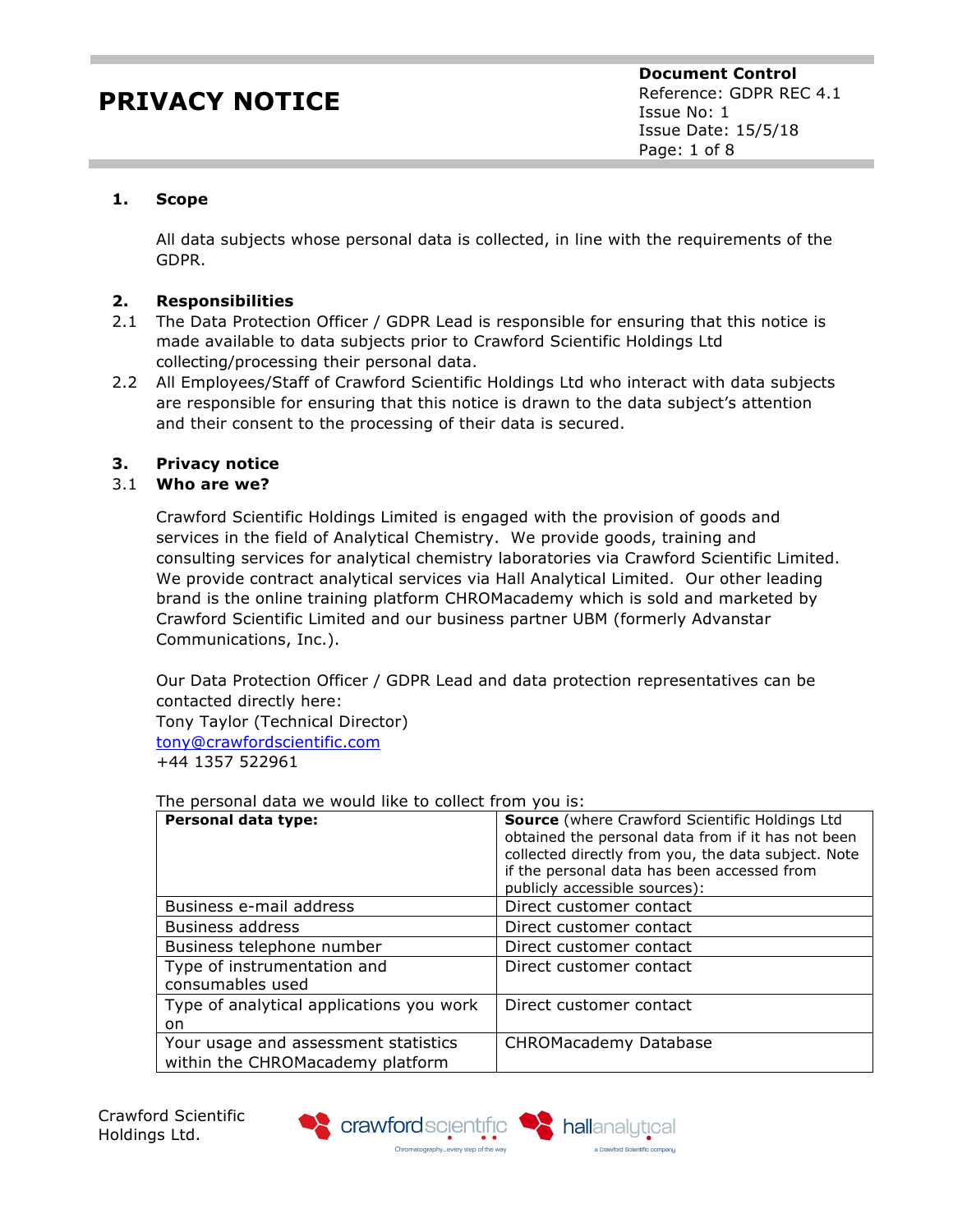**Document Control** Reference: GDPR REC 4.1 Issue No: 1 Issue Date: 15/5/18 Page: 2 of 8

| Your order history and relevant ordering   Crawford Scientific Website, CRM or |                    |
|--------------------------------------------------------------------------------|--------------------|
| details                                                                        | accounting systems |

The personal data we collect will be used for the following purposes:

- Providing direct marketing which is relevant to your work and requirements
- Allowing access to our websites (www.crawfordscientific.com, www.chromacademy.com )
- Providing you with CHROMacademy content updates and events on CHROMacademy
- Allowing legal compliance for the contracts that we enter into with you and your business
- CHROMacademy LITE Member Details and CHROMacademy Webcast Registrant details may be passed to third parties whose products and/or services we think you may be interested in. However this will only be done with your positive and informed consent.

Our legal basis for processing for the personal data:

- Your direct consent (for direct marketing)
- As part of our contract for CHROMacademy LITE and PREMIER members
- Legitimate Interest for those customers who regularly interact with our marketing, sales teams and who place regular orders with our businesses

Any legitimate interests pursued by us, or third parties we use, are as follows:

- Customers who place regular sales orders with us for products or services
- Customers who regularly interact with our marketing (past 12 months)
- Customers who regularly interact with our sales teams (past 24 months)
- Customers who are PREMIER and LITE members of CHROMacademy

The special categories of personal data concerned are:

• We do not collect any special categories of personal data

### 3.2 **Consent**

By consenting to this privacy notice you are giving us permission to process your personal data specifically for the purposes identified.

Consent is required for Crawford Scientific Holdings Ltd to process personal data, but it must be explicitly given.

You may withdraw consent at any time - contact the GDPR Lead (details in Section 3.1) for a copy Consent Withdrawal Form (GDPR REC 4.6A) or to request a Subject Access Request Form (GDPR REC 4.2)

Our Consent Withdrawal Procedure (GDPR\_DOC\_2.7A) and Subject Access Request procedure (GDPR\_DOC\_2.2) can be requested from the Data Protection Officer / GDPR Lead (see Section 3.1 for relevant details)

Crawford Scientific Holdings Ltd.

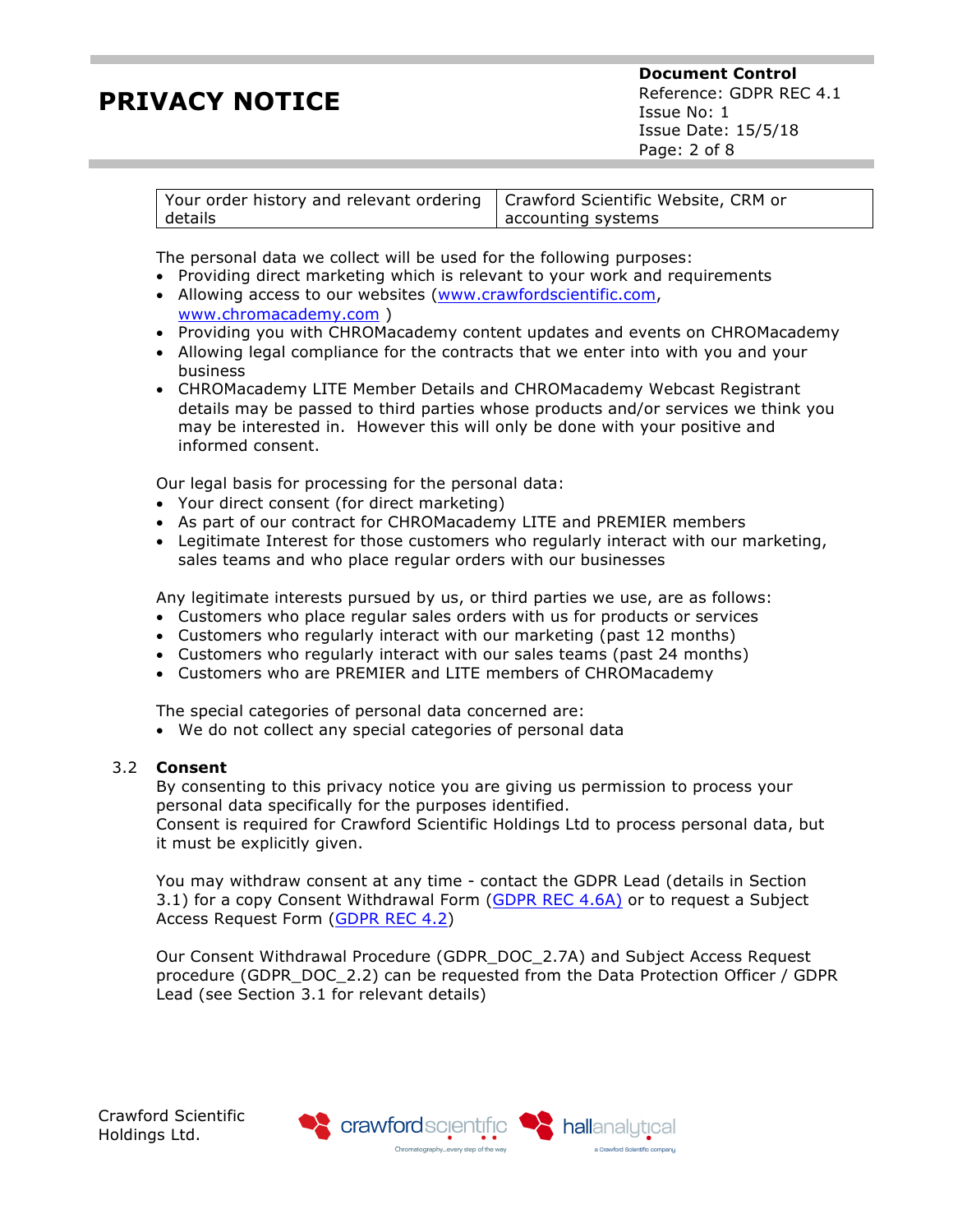### 3.3 **Disclosure**

Crawford Scientific Holdings Ltd will only pass on your personal data to third parties when you sign up for CHROMacademy LITE membership or when registering for CHROMacademy webcast events but only after you have given us permission to do so. We share details on CHROMacademy Premier members so that we can administer your account and fulfil our contractual duties to you.

With the exception of the above, we do not share customer personal data with any third parties.

The following third parties will receive your personal data for the following purpose(s) as part of the processing activities (CHROMacademy members only):

| Third country (non-<br>EU)/international<br>organisation                                          | Safeguards in place to protect<br>your personal data                                 | Retrieve a copy of the<br>safeguards in place here: |
|---------------------------------------------------------------------------------------------------|--------------------------------------------------------------------------------------|-----------------------------------------------------|
| <b>UBM Life Sciences Group</b><br>(formerly Advanstar<br>Communications Inc.) (New<br>Jersy, USA) | Data Controller & Data processor<br>Contracts / Encrypted Transfer of<br>Information | On request from the GDPR<br>Lead                    |
|                                                                                                   |                                                                                      |                                                     |
|                                                                                                   |                                                                                      |                                                     |
|                                                                                                   |                                                                                      |                                                     |
|                                                                                                   |                                                                                      |                                                     |

### 3.4 **Retention period**

Crawford Scientific Holdings Ltd will process and retain personal data for a reasonable time in order to fulfil our contractual obligations with you and to inform you of relevant products and services. For full details of our Retention of Records Procedure please ask to see a copy of *GDPR DOC 2.3* Retention Period Procedure. We will keep you on record for a period of 24 months following our last contact with you unless you request to be removed using our Consent Withdrawal Form (GDPR REC 4.6A)

### 3.5 **Your rights as a data subject**

At any point while we are in possession of or processing your personal data, you, the data subject, have the following rights:

- Right of access you have the right to request a copy of the information that we hold about you.
- Right of rectification you have a right to correct data that we hold about you that is inaccurate or incomplete.
- Right to be forgotten in certain circumstances you can ask for the data we hold about you to be erased from our records.
- Right to restriction of processing where certain conditions apply to have a right to restrict the processing.
- Right of portability you have the right to have the data we hold about you transferred to another organisation.

Crawford Scientific Holdings Ltd.

S crawford scientific Chromatography...every step of the way

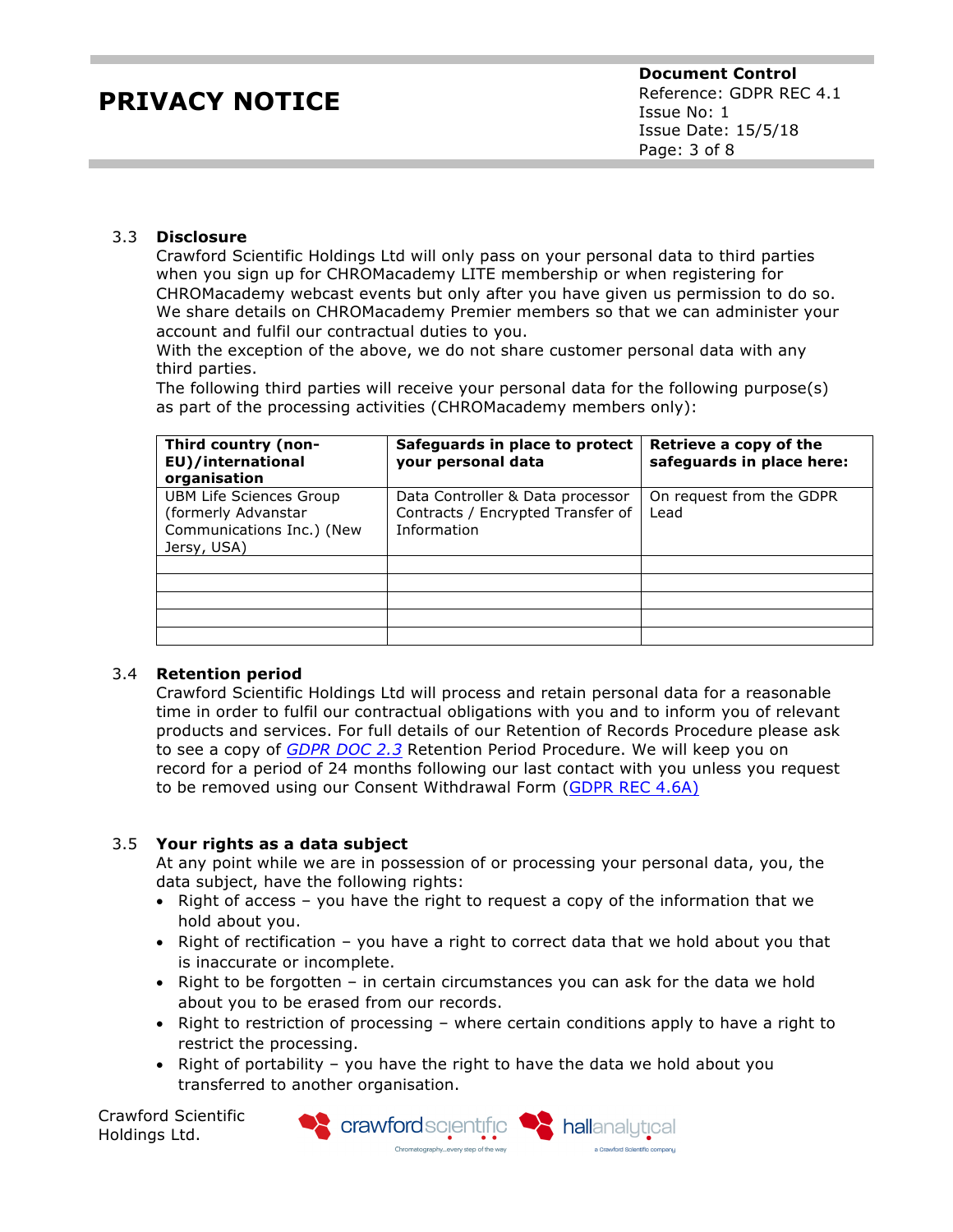- Right to object you have the right to object to certain types of processing such as direct marketing.
- Right to object to automated processing, including profiling you also have the right to be subject to the legal effects of automated processing or profiling.
- Right to judicial review: in the event that Crawford Scientific Holdings Ltd refuses your request under rights of access, we will provide you with a reason as to why. You have the right to complain as outlined in clause 3.6 below.

All of the above requests will be forwarded on should there be a third party involved (as stated in 3.4 above) in the processing of your personal data.

You should contact the GDPR Lead (details in Section 3.1) for a copy of our Consent Withdrawal Form (GDPR REC 4.6A) or Subject Access Request Form (GDPR REC 4.2)

## 3.6 **Complaints**

In the event that you wish to make a complaint about how your personal data is being processed by Crawford Scientific Holdings Ltd (or third parties as described in 3.4 above), or how your complaint has been handled, you have the right to lodge a complaint directly with the supervisory authority and Crawford Scientific Holdings Ltd's data protection representatives Data Protection Officer / GDPR Lead.

|                 | <b>Supervisory authority contact</b><br>details         | [Data Protection Officer (DPO)] /<br>[GDPR Owner] contact details |  |
|-----------------|---------------------------------------------------------|-------------------------------------------------------------------|--|
| Contact Name:   | <b>Information Commissioners Office</b>                 | Tony Taylor                                                       |  |
| Address line 1: | <b>Wycliffe House</b>                                   | Crawford Scientific                                               |  |
| Address line 2: | Water Lane                                              | Holm Street                                                       |  |
| Address line 3: | Wilmslow                                                | Strathaven                                                        |  |
| Address line 4: | Cheshire                                                | Lanarkshire                                                       |  |
| Address line 5: | SK9 5AF                                                 | ML10 6NB                                                          |  |
| Email:          | https://ico.org.uk/for-the-<br>public/raising-concerns/ | tony@crawfordscientific.com                                       |  |
| Telephone:      | 0303 123 1113                                           | 01357 522961                                                      |  |

hallanalytical

a Crawford Scientific company

The details for each of these contacts are:



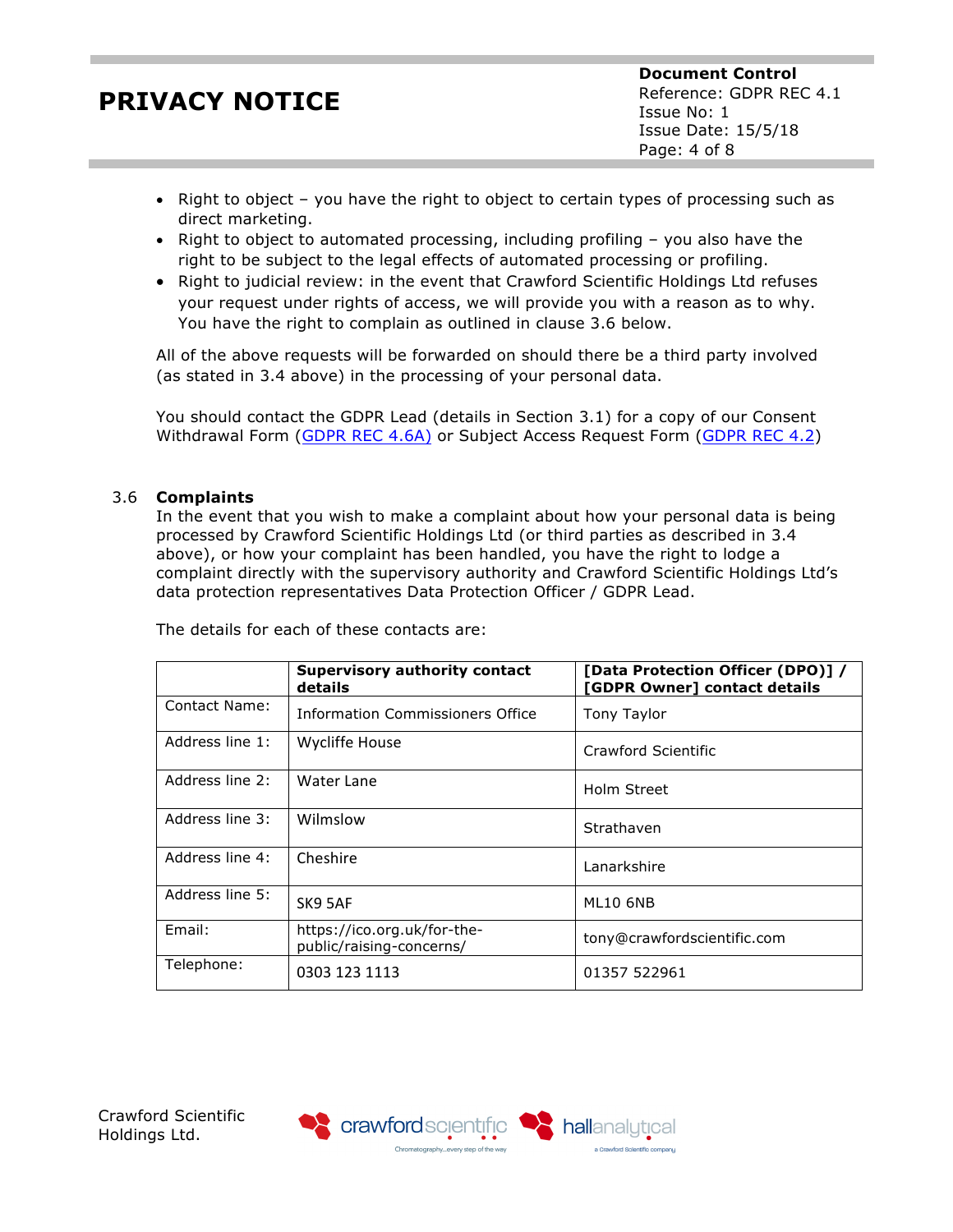## **4. Online privacy statement**

#### Personal data

Under the EU's General Data Protection Regulation (GDPR) personal data is defined as:

"any information relating to an identified or identifiable natural person ('data subject'); an identifiable natural person is one who can be identified, directly or indirectly, in particular by reference to an identifier such as a name, an identification number, location data, an online identifier or to one or more factors specific to the physical, physiological, genetic, mental, economic, cultural or social identity of that natural person".

#### How we use your information

This privacy notice tells you how we, Crawford Scientific Holdings Ltd, will collect and use your personal data for;

- Providing direct marketing which is relevant to your work and requirements
- Allowing access to our websites (www.crawfordscientific.com, www.chromacademy.com )
- Providing you with CHROMacademy content updates and events on CHROMacademy
- Allowing legal compliance for the contracts that we enter into with you and your business
- CHROMacademy LITE Member Details and CHROMacademy Webcast Registrant details may be passed to third parties whose products and/or services we think you may be interested in. However this will only be done with your positive and informed consent.

Why does Crawford Scientific Holdings Ltd need to collect and store personal data? In order for us to fulfil our contractual duties with you, manage our direct mailing and marketing, conduct business and to manage our CHROMacademy membership information we need to collect some personal data from you. In any event, we are committed to ensuring that the information we collect and use is appropriate for these purposes, and does not constitute an invasion of your privacy.

Will Crawford Scientific Holdings Ltd share my personal data with anyone else? We may pass your personal data on to third-party service providers contracted to Crawford Scientific Holdings Ltd in the course of dealing with you. Any third parties that we may share your data with are obliged to keep your details securely, and to use them only to fulfil the service they provide you on our behalf. When they no longer need your data to fulfil this service, they will dispose of the details in line with Crawford Scientific Holdings Ltd's procedures. If we wish to pass your sensitive personal data onto a third party we will only do so once we have obtained your consent, unless we are legally required to do otherwise.

Crawford Scientific Holdings Ltd.

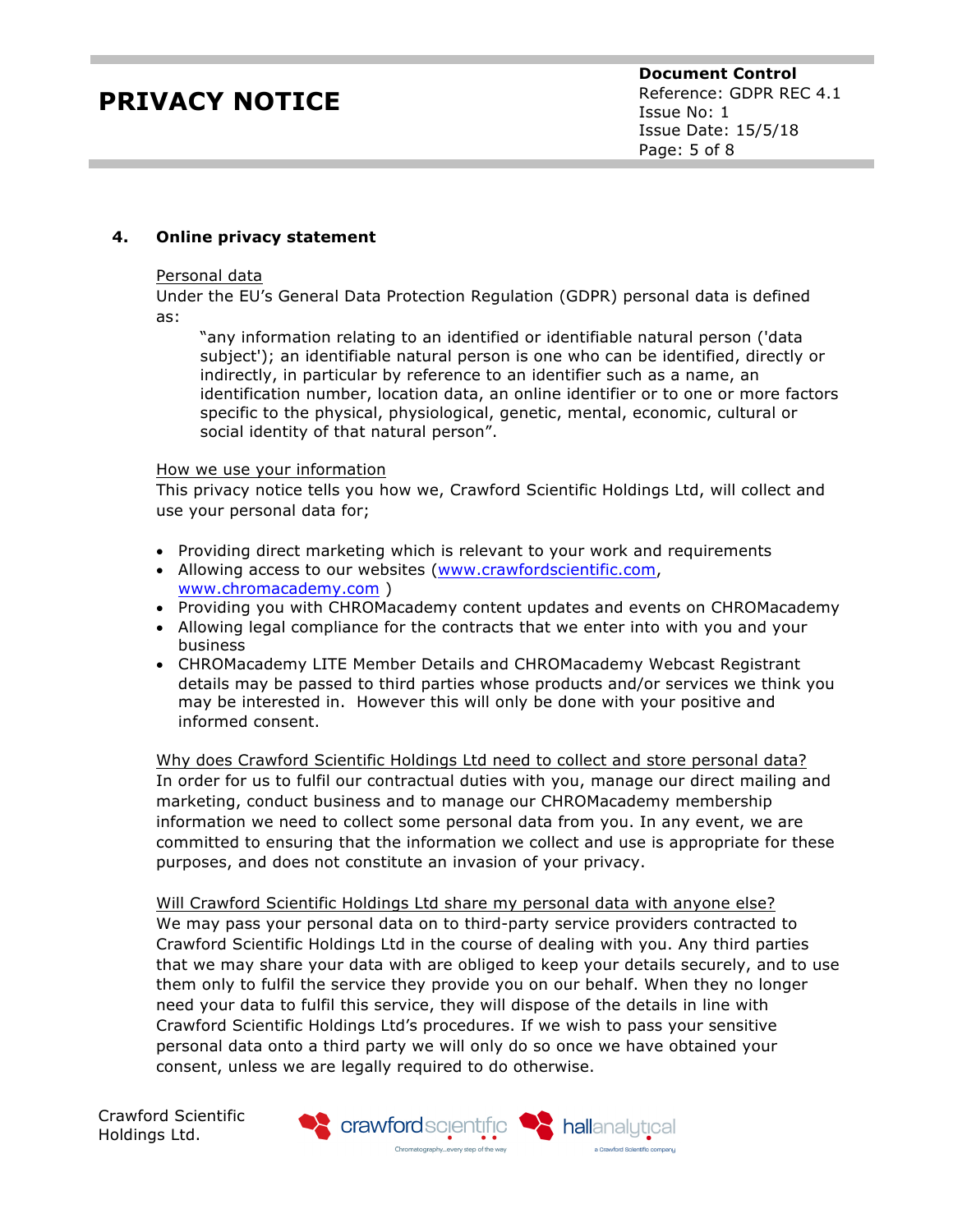**Document Control** Reference: GDPR REC 4.1 Issue No: 1 Issue Date: 15/5/18 Page: 6 of 8

How will Crawford Scientific Holdings Ltd use the personal data it collects about me? Crawford Scientific Holdings Ltd will process (collect, store and use) the information you provide in a manner compatible with the EU's General Data Protection Regulation (GDPR). We will endeavour to keep your information accurate and up to date, and not keep it for longer than is necessary. Crawford Scientific Holdings Ltd is required to retain information in accordance with the law, such as information needed for income tax and audit purposes. How long certain kinds of personal data should be kept may also be governed by specific business-sector requirements and agreed practices. Personal data may be held in addition to these periods depending on individual business needs.

Under what circumstances will Crawford Scientific Holdings Ltd contact me? Our aim is not to be intrusive, and we undertake not to ask irrelevant or unnecessary questions. Moreover, the information you provide will be subject to rigorous measures and procedures to minimise the risk of unauthorised access or disclosure.

### Can I find out the personal data that the organisation holds about me?

Crawford Scientific Holdings Ltd at your request, can confirm what information we hold about you and how it is processed. If Crawford Scientific Holdings Ltd does hold personal data about you, you can request the following information:

- Identity and the contact details of the person or organisation that has determined how and why to process your data. In some cases, this will be a representative in the EU.
- Contact details of the data protection officer, where applicable.
- The purpose of the processing as well as the legal basis for processing.
- If the processing is based on the legitimate interests of Crawford Scientific Holdings Ltd or a third party, information about those interests.
- The categories of personal data collected, stored and processed.
- Recipient(s) or categories of recipients that the data is/will be disclosed to.
- If we intend to transfer the personal data to a third country or international organisation, information about how we ensure this is done securely. The EU has approved sending personal data to some countries because they meet a minimum standard of data protection. In other cases, we will ensure there are specific measures in place to secure your information.
- How long the data will be stored.
- Details of your rights to correct, erase, restrict or object to such processing.
- Information about your right to withdraw consent at any time.
- How to lodge a complaint with the supervisory authority.
- Whether the provision of personal data is a statutory or contractual requirement, or a requirement necessary to enter into a contract, as well as whether you are obliged to provide the personal data and the possible consequences of failing to provide such data.

hallanalytical

a Crawford Scientific company

• The source of personal data if it wasn't collected directly from you.

Crawford Scientific Holdings Ltd.

S crawfordscientific Chromatography...every step of the way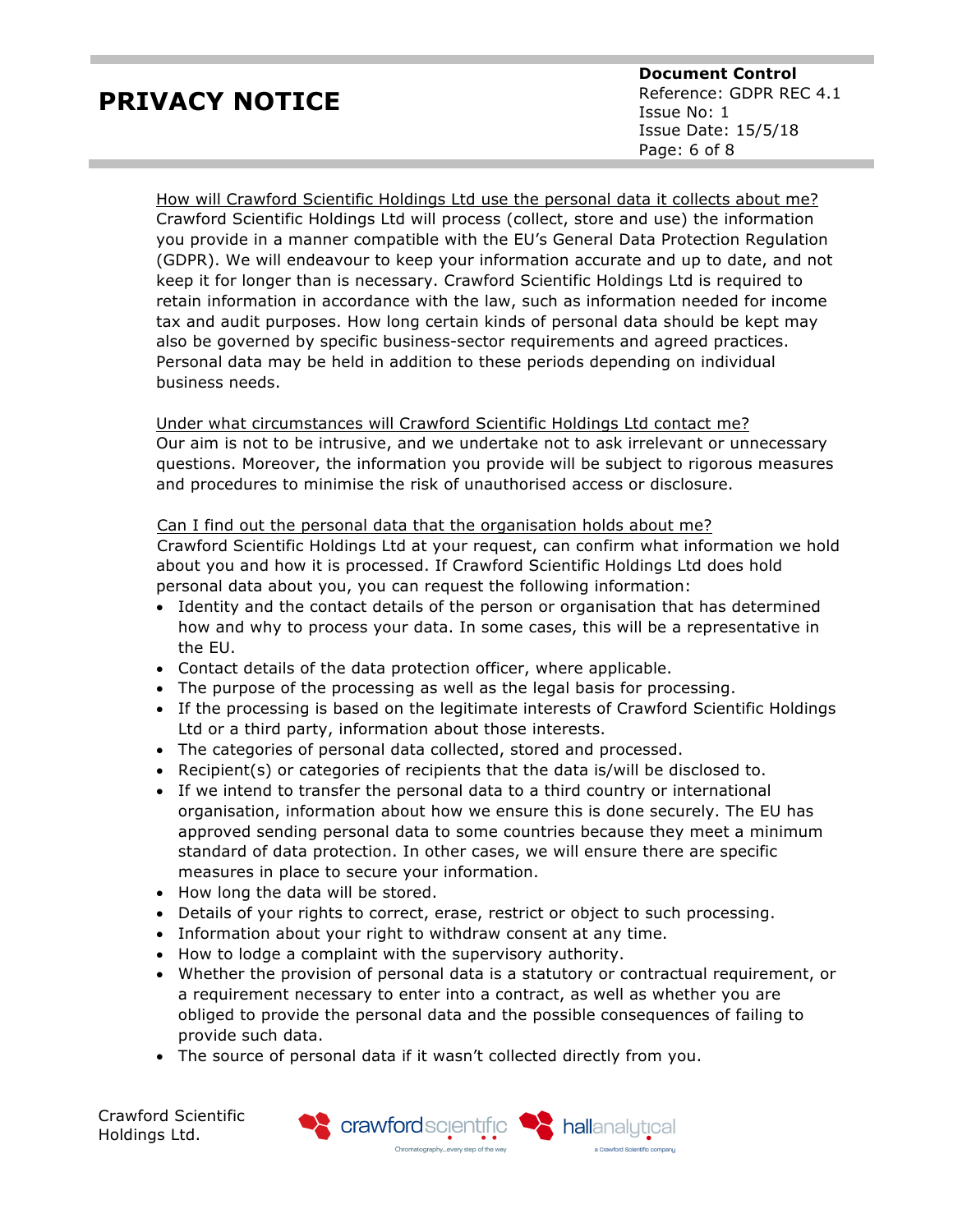• Any details and information of automated decision making, such as profiling, and any meaningful information about the logic involved, as well as the significance and expected consequences of such processing.

What forms of ID will I need to provide in order to access this? Crawford Scientific Holdings Ltd accepts the following forms of ID when information on your personal data is requested:

Passport, driving licence, birth certificate, utility bill (from last 3 months)

|                 | Data Protection Officer / GDPR Lead<br>contact details |
|-----------------|--------------------------------------------------------|
| Contact Name:   | Tony Taylor                                            |
| Address line 1: | Crawford Scientific                                    |
| Address line 2: | Holm Street                                            |
| Address line 3: | Strathaven                                             |
| Address line 4: | Lanarkshire                                            |
| Address line 5: | ML10 6NB                                               |
| Email:          | tony@crawfordscientific.com                            |
| Telephone:      | 01357 522961                                           |

## Contact details of the Data Protection Officer / GDPR Lead:

## *Document Owner and Approval*

The Data Protection Officer / GDPR Lead is the owner of this document and is responsible for ensuring that this record is reviewed in line with the review requirements of the GDPR.

A current version of this document is available to all members of staff on all Crawford Scientific Holdings Ltd entity company Intranet Sites. Privacy Statements will be published on all Crawford Scientific Holdings Ltd. company websites.

This procedure was approved by the Data protection Officer / GDPR Lead on 15th May 2018 and is issued on a version controlled basis under his/her signature.